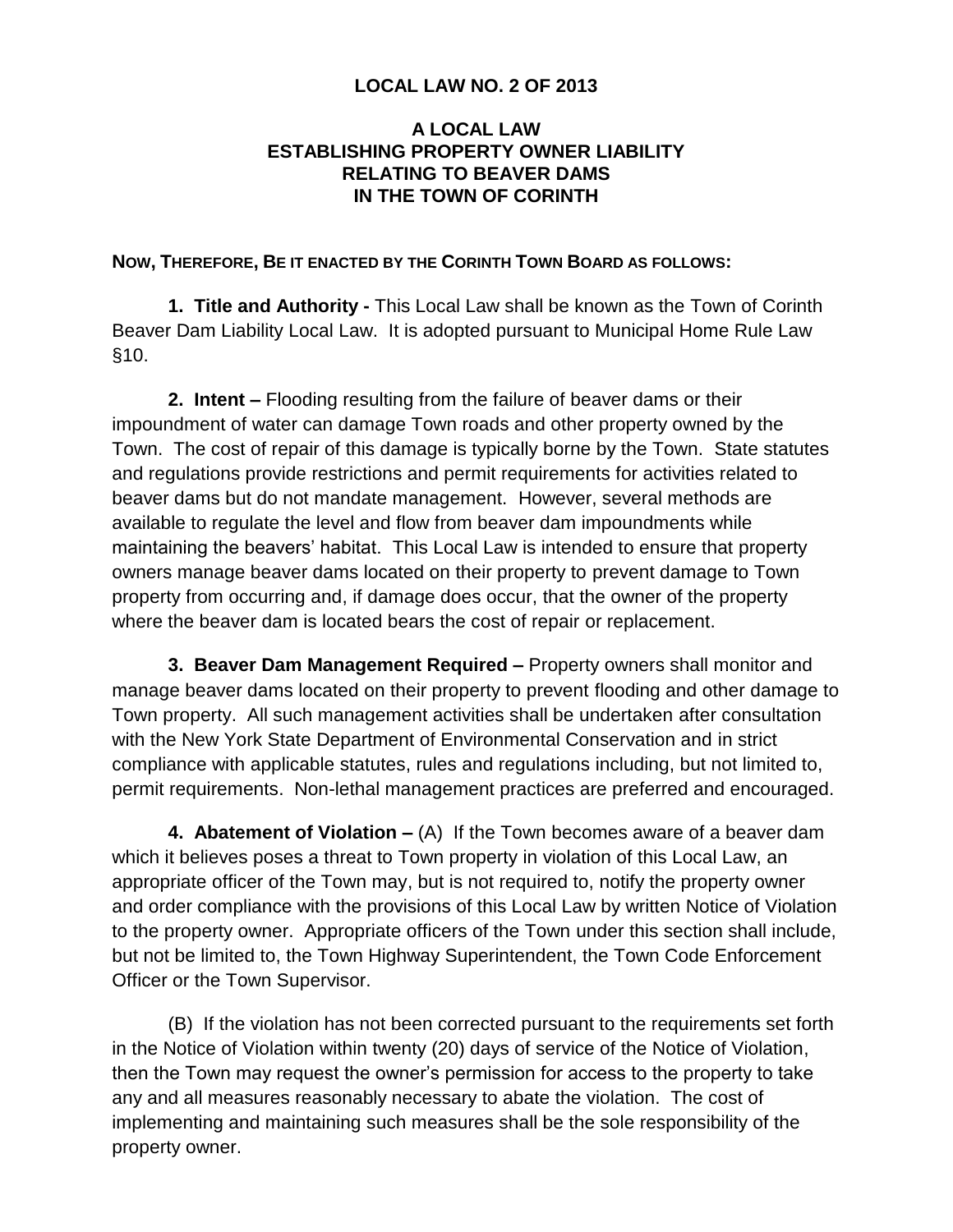(C) If refused access to the property, the Town may seek a warrant in a Court of competent jurisdiction for authorization to enter upon the property to determine whether a violation has occurred. Upon determination that a violation has occurred, the Town may seek a Court order to take any and all measures reasonably necessary to abate the violation. The cost of implementing and maintaining such measures shall be the sole responsibility of the property owner.

(D) The Town does not assume any responsibility or duty for maintenance of beaver dams on private property by virtue of this Local Law. The Town has the discretion to maintain beaver dams which it believes to be in violation of this Local Law if the property owner fails to do so to prevent damage to Town highways or other Town property, but no cause of action shall exist against the Town for failure to exercise that discretion.

**5. Liability for Damage –** If any Town road or other Town property suffers damage as a result of a beaver dam for which the Town notified the property owner with a written Notice of Violation which violation was not abated within twenty (20) days of its service whether by flooding due to dam failure or impoundment or any other cause, the owner of the property where the beaver dam is located shall be liable for the cost of repair or replacement of the damaged property. Service may be either in person, by US First Class mail to the address for the property owner in the Town Assessor's office for delivery of real property tax bills, fax or e-mail. The Town shall bill the property owner for such cost, which amount shall be payable within thirty (30) days. If the full amount is not paid within such time, the charge shall be assessed against the property on the next Town tax bill. Any costs imposed hereunder shall constitute a lien upon the real property where the beaver dam is located until paid in full.

**6. Remedies Not Exclusive –** The remedies listed in this Local Law are not exclusive of any other remedies available under any applicable federal, State or local laws, rules or regulations, and it is within the discretion of the Town to seek cumulative remedies.

**7. Severability -** The invalidity of any clause, sentence, paragraph or provision of this Local Law shall not invalidate any other clause, sentence, paragraph or part thereof.

**8. Repealer -** All Local Laws or Ordinances or parts of Local Laws or Ordinances in conflict with any part of this Local law are hereby repealed.

**9. Effective Date -** This Local Law shall take effect upon filing in the office of the New York State Secretary of State or as otherwise provided by law.

2